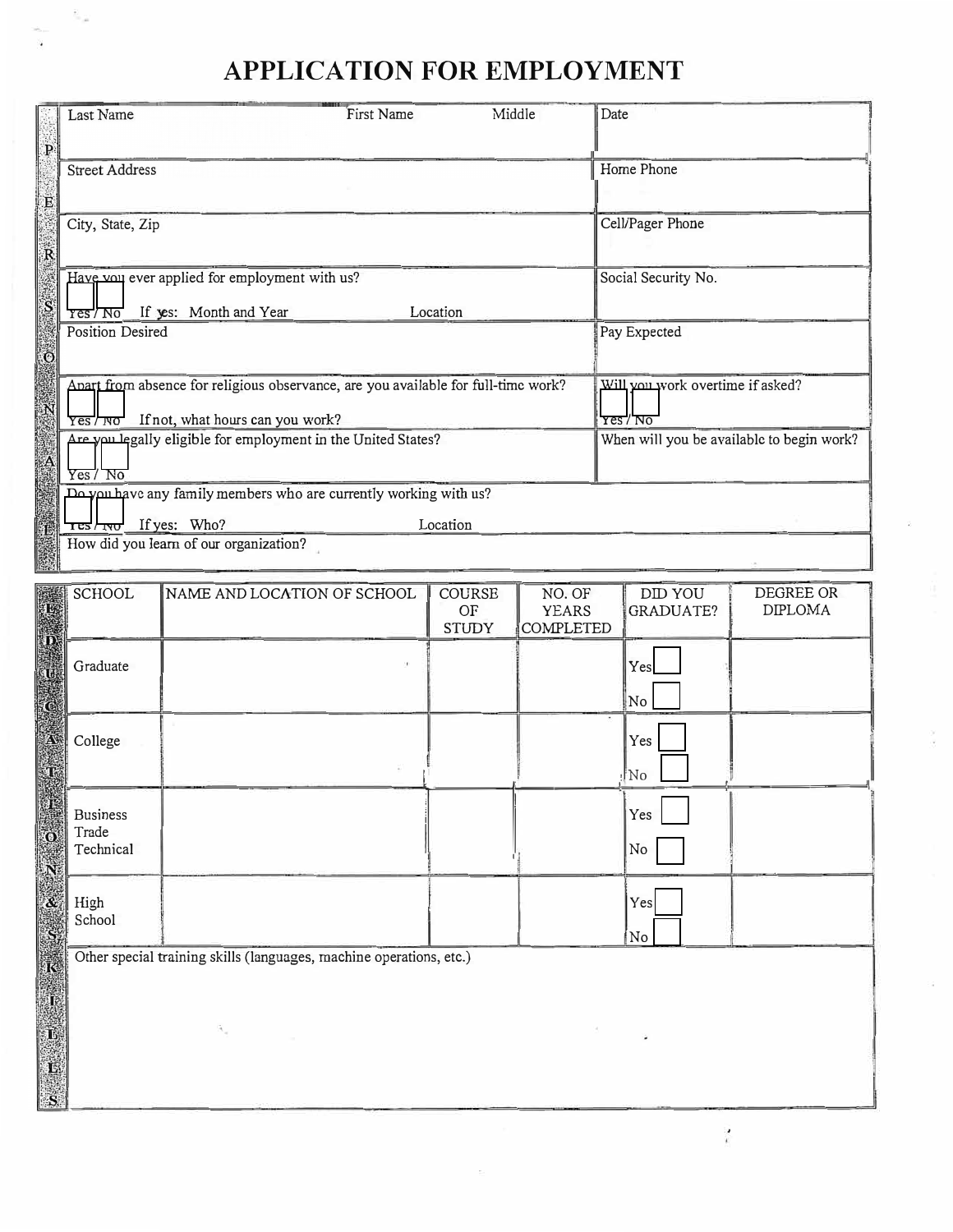## **APPLICATION FOR EMPLOYMENT**

EMPLOYMENT HISTORY

(Start with your present or last job, add another sheet as necessary.)

 $\mathcal{C}^{\times}$ 

NOTE: DOT Requires That Employment for at Least 3 Years and/or Commercial Driving Experience for the Past 10 Years Be Shown

| Company name                         | Telephone               |      |
|--------------------------------------|-------------------------|------|
|                                      |                         |      |
| Address                              | Employed (Month & Year) |      |
|                                      | From                    | To   |
| Name of Supervisor                   | Weekly Pay              |      |
|                                      | <b>Start</b>            | Last |
| State Job Title and Responsibilities | Reason for Leaving      |      |
|                                      |                         |      |
|                                      |                         |      |
|                                      |                         |      |

| Company name                         | Telephone                             |  |
|--------------------------------------|---------------------------------------|--|
| Address                              | Employed (Month & Year)<br>From<br>To |  |
| Name of Supervisor                   | Weekly Pay<br><b>Start</b><br>Last    |  |
| State Job Title and Responsibilities | Reason for Leaving                    |  |
|                                      |                                       |  |

| Company name                         | Telephone               |      |
|--------------------------------------|-------------------------|------|
|                                      |                         |      |
| Address                              | Employed (Month & Year) |      |
|                                      | From                    | To   |
| Name of Supervisor                   | Weekly Pay              |      |
|                                      | <b>Start</b>            | Last |
| State Job Title and Responsibilities | Reason for Leaving      |      |
|                                      |                         |      |
|                                      |                         |      |
|                                      |                         |      |

| Company name                         | Telephone               |      |
|--------------------------------------|-------------------------|------|
|                                      |                         |      |
| Address                              | Employed (Month & Year) |      |
|                                      | From                    | To   |
| Name of Supervisor                   | Weekly Pay              |      |
|                                      | <b>Start</b>            | Last |
| State Job Title and Responsibilities | Reason for Leaving      |      |
|                                      |                         |      |
|                                      |                         |      |
|                                      |                         |      |

| Company name                         | Telephone                       |      |
|--------------------------------------|---------------------------------|------|
| Address                              | Employed (Month & Year)<br>From | To   |
| Name of Supervisor                   | Weekly Pay<br>Start             | Last |
| State Job Title and Responsibilities | Reason for Leaving              |      |
|                                      |                                 |      |